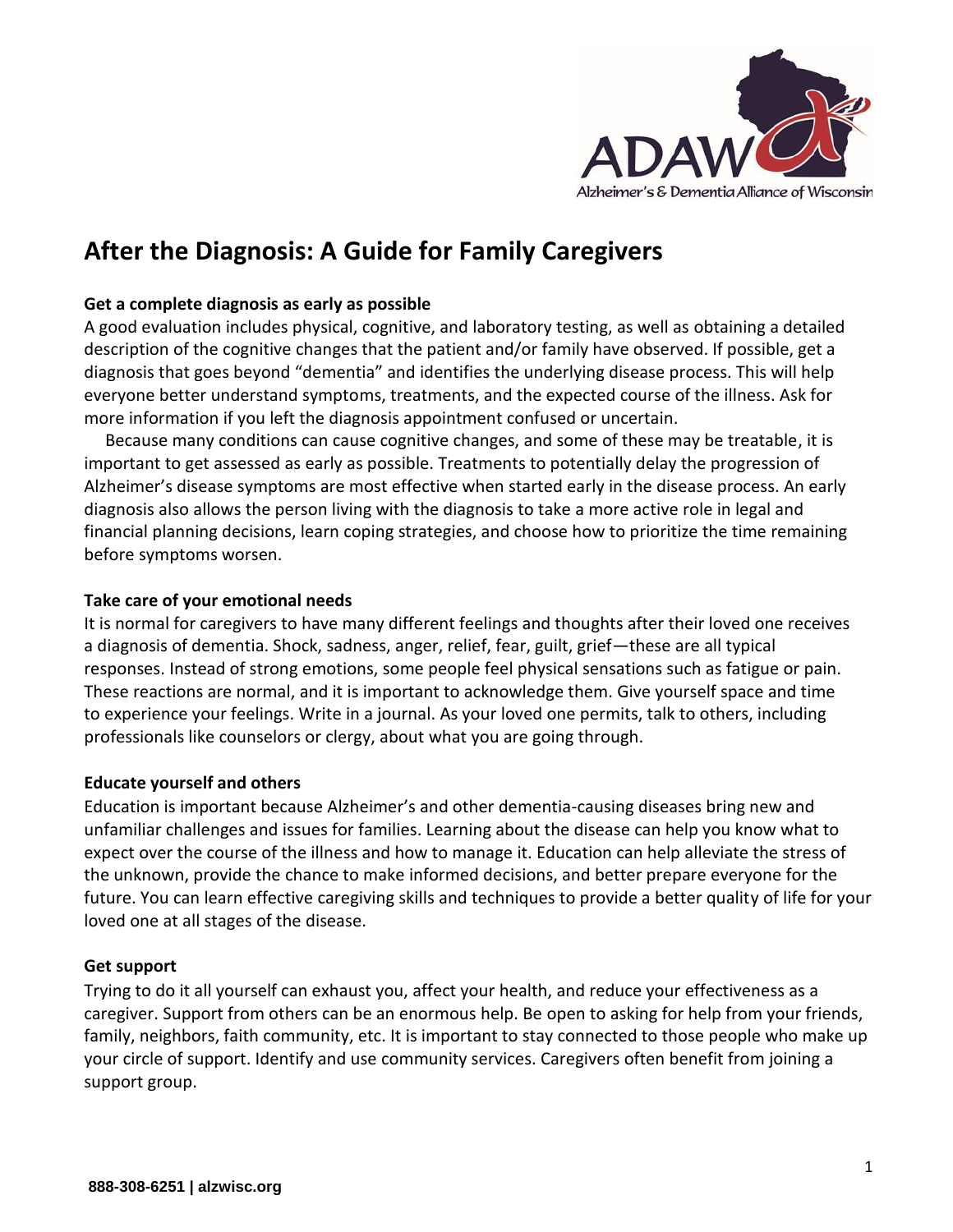# **Make plans for health care, finances, and long-term care**

It is important to plan early when the person with dementia can still be actively involved in making decisions for the future. Putting a plan in place is critical as needs change or in case of a crisis. You may wish to hold a family meeting involving as many family members and loved ones as possible. Shared planning allows the family to know the wishes of the person living with the diagnosis, which may lessen confusion or disagreements when plans must be implemented.

Legal and financial planning should begin as soon as possible. This includes putting in place documents that authorize another person to make health care and financial decisions as well as developing financial plans for long-term care coverage. For instance:

- Encourage the person with the diagnosis to complete or revisit their health care advance directives—the Power of Attorney for Health Care (POA-HC) and Living Will. Complete your own POA-HC if you don't have one; if you do have one, review your current agent designations.
- Encourage your loved one to complete a will, a living trust, and a Power of Attorney for Finances and Property. The Power of Attorney appoints an agent to handle financial matters.
- Talk with staff at the county Aging and Disability Resource Center (ADRC) for information on home care, respite care, and long-term care options and financing.
- Consult an attorney with experience in elder law to determine what other things you need to consider for your particular circumstances.

# **Consider safety issues**

Determine if the person living with dementia should continue to drive and, if not, take necessary actions to prevent it. Seek out a home safety evaluation (the cost may be covered with a physician's order). The evaluation will alert you to fall hazards, fire issues, and inadequate lighting. Monitor medication compliance and talk to a pharmacist about medication reminders or automated pill dispensing systems. Be attentive to potential financial errors or exploitation.

# **Make adjustments to support the person with dementia**

Setting up routines and structuring the day can decrease confusion and promote success. Make adaptations as needed to accommodate changing needs and to provide a safe and supportive environment. Connect the person to his/her environment through enjoyable involvement and activities that structure time and make the best of retained and existing abilities. You can continue to enjoy time together and share special moments!

People with dementia may find it increasingly difficult to express themselves in words and have trouble understanding what has been said. But the need for communication continues to be important as the disease progresses. Adjust your ways of communicating and try new approaches to listening and speaking.

# **Use available services and financial assistance**

Caregivers find many types of local services critical to keeping their loved ones safe and at home. These include in-home respite and companion care, home health and personal care services such as bathing assistance, and home maintenance services such as cleaning or yard work. Adult day programs provide both an enriching experience for loved ones and respite for caregivers. Sources of financial assistance for these services may include Social Security Disability Insurance (SSDI), for those under age 65; the Alzheimer's Family and Caregiver Support Program (AFCSP) and the National Family Caregiver Support Program (NFCSP) for respite support; long-term care programs; Medical Assistance (MA), also called Medicaid; and Veteran benefits through the VA.